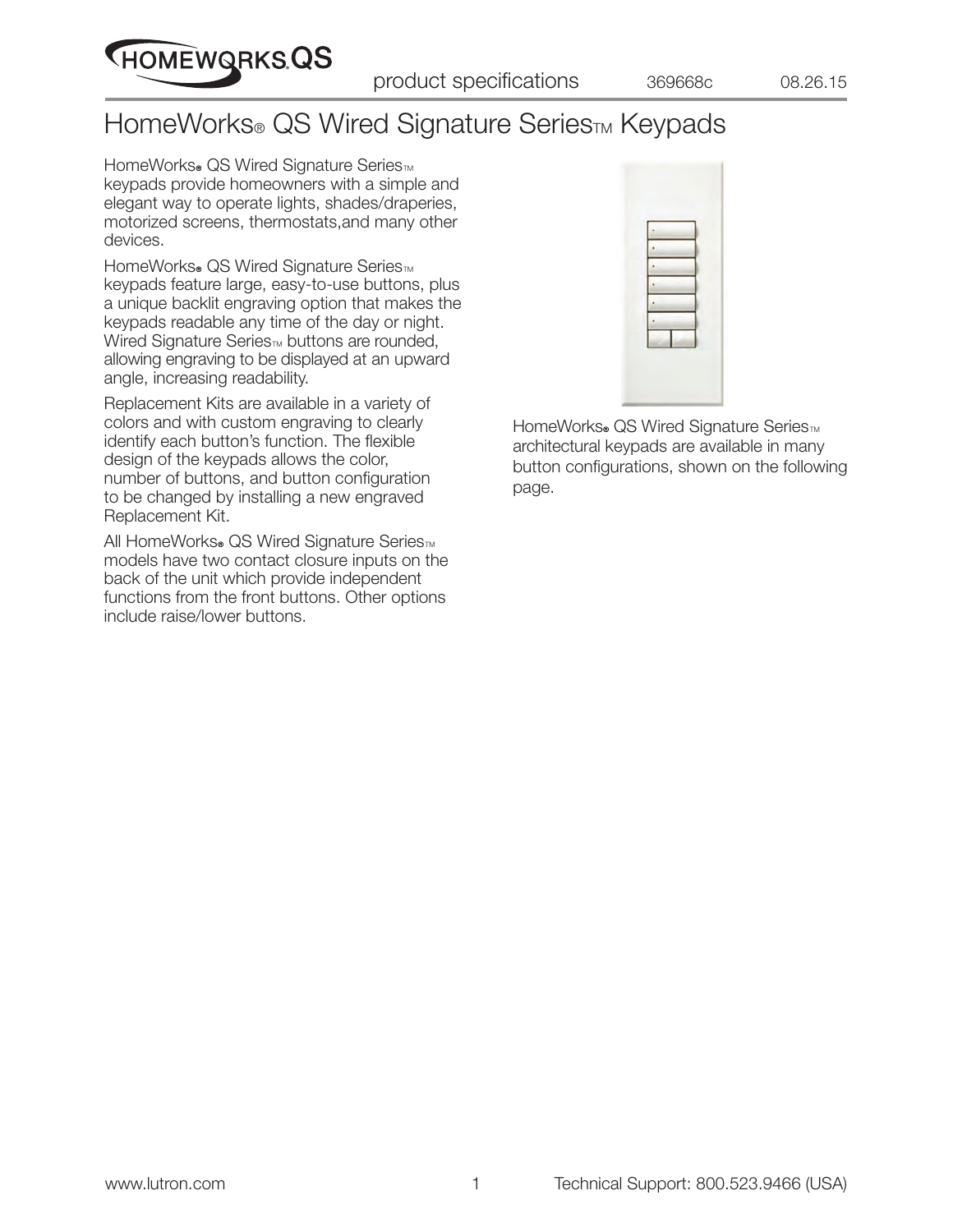

# HomeWorks® QS Wired Signature Series™ Keypads

### Model Numbers

#### Base Units

| <b>HQWAS-G</b> | Keypad with Green LED status<br>and backlighting without<br>Faceplate or Button Kit |
|----------------|-------------------------------------------------------------------------------------|
| <b>HQWAS-B</b> | Keypad with Blue LED status<br>and backlighting without<br>Faceplate or Button Kit  |

#### Button/Faceplate Kits

| $LFS-W1B-XX^*$  | 1 Button                    |
|-----------------|-----------------------------|
| LFS-W2BS-XX*    | 2 Button                    |
| LFS-W3BS-XX*    | 3 Button                    |
| LFS-W3BSRL-XX*  | 3 Button, Raise/Lower       |
| LFS-W4BS-XX*    | 4 Button                    |
| LFS-W4S-XX*     | 4 Scene, Raise/Lower        |
| $LFS-W5B-XX*$   | 5 Button                    |
| I FS-W5BRI -XX* | 5 Button, Raise/Lower       |
| LFS-W6B-XX*     | 6 Button                    |
| LFS-W6BRL-XX*   | 6 Button, Raise/Lower       |
| LFS-W7B-XX*     | 7 Button                    |
| LFS-W1RLD-XX*   | Dual Group, Raise/Lower (1) |
| LFS-W2RLD-XX*   | Dual Group, Raise/Lower (2) |
| LFS-W3BD-XX*    | Dual Group                  |
|                 |                             |

Note: Contact Lutron Customer Service for Multigang Installations: 1.888.LUTRON1

#### Engraveable Replacement Button Kits

| RKS-W1B-XX*-F    | 1 Button                    |
|------------------|-----------------------------|
| RKS-W2BS-XX*-E   | 2 Button                    |
| RKS-W3BS-XX*-F   | 3 Button                    |
| RKS-W3BSRL-XX*-E | 3 Button, Raise/Lower       |
| RKS-W4BS-XX*-E   | 4 Button                    |
| RKS-W4S-XX*-F    | 4 Scene, Raise/Lower        |
| RKS-W5B-XX*-F    | 5 Button                    |
| RKS-W5BRI-XX*-F  | 5 Button, Raise/Lower       |
| RKS-W6B-XX*-E    | 6 Button                    |
| RKS-W6BRI-XX*-F  | 6 Button, Raise/Lower       |
| RKS-W7B-XX*-F    | 7 Button                    |
| RKS-W1RLD-XX*-E  | Dual Group, Raise/Lower (1) |
| RKS-W2RI D-XX*-F | Dual Group, Raise/Lower (2) |
| RKS-W3BD-XX*-F   | Dual Group                  |
|                  |                             |

\* "XX" in the model number represents color/finish code. See Colors and finishes at end of document.

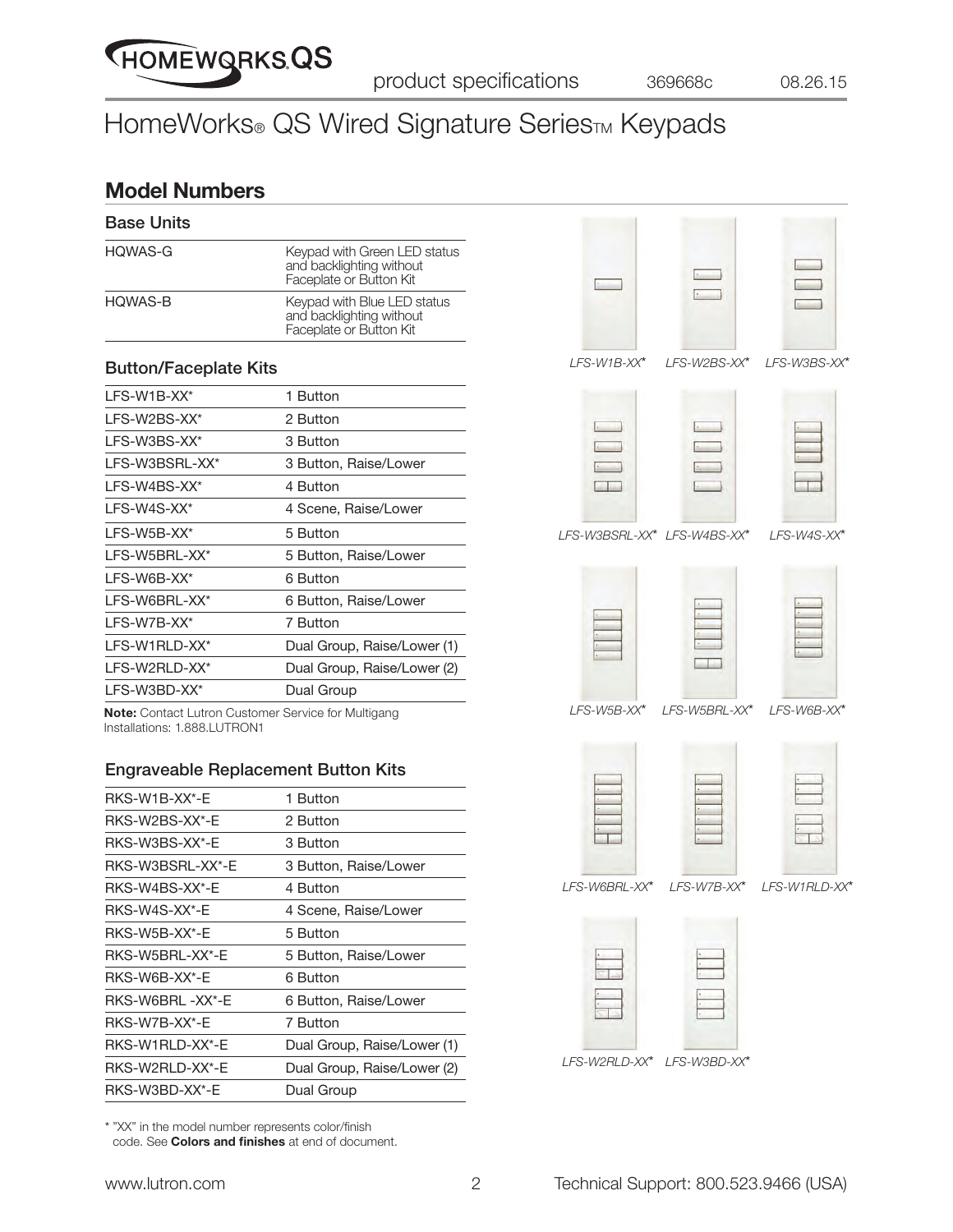

## HomeWorks® QS Wired Signature SeriesTM Keypads

### **Specifications**

| <b>Model Numbers</b>                | See page 2 for a complete list of model numbers.                                                                                                                                                                                                      |
|-------------------------------------|-------------------------------------------------------------------------------------------------------------------------------------------------------------------------------------------------------------------------------------------------------|
| Power                               | 24-36 V== 30 mA SELV/PELV/NEC® Class 2                                                                                                                                                                                                                |
| <b>Typical Power</b><br>Consumption | 0.6 W; 1 Power Draw Unit (PDU)<br>Test conditions: all backlights on medium intensity, two LEDs on (two<br>presets active), keypad powered at 24 V==                                                                                                  |
| Environment                         | Ambient operating temperature: 32 °F to 104 °F (0 °C to 40 °C), 0% to<br>90% humidity, non-condensing. Indoor use only.                                                                                                                               |
| Communications                      | Connects to QS wired device link on HomeWorks. QS processor.                                                                                                                                                                                          |
| <b>ESD Protection</b>               | Tested to withstand electrostatic discharge without damage or memory<br>loss, in accordance with IEC 61000-4-2.                                                                                                                                       |
| <b>Surge Protection</b>             | Tested to withstand surge voltages without damage or loss of<br>operation, in accordance with IEEE C62.41-1991 Recommended<br>Practice on Surge Voltages in Low-Voltage AC Power Circuits.                                                            |
| <b>Power Failure</b>                | Power failure memory: should power be interrupted, the keypad will<br>return to its previous state when power is restored.                                                                                                                            |
| Mounting                            | Signature Series™ Wallbox P/N WBOX-SA1-Q1 (sold separately) 4.45 in<br>(113.03 mm) tall by 1.55 in (39.37 mm) wide by 2.8 in (71.12 mm) deep.                                                                                                         |
| Wiring                              | Control wire must be 1 pair 18 AWG (1.0 mm <sup>2</sup> ) SELV/PELV/NEC <sup>®</sup><br>Class 2 for power and 1 pair 22 to 18 AWG (0.5 to 1.0 mm <sup>2</sup> )<br>SELV/PELV/NEC <sup>®</sup> Class 2 twisted/shielded for data (see <b>Wiring</b> ). |
| Warranty                            | www.lutron.com/TechnicalDocumentLibrary/Warranty.pdf                                                                                                                                                                                                  |

### Design Features

- Green or Blue status LEDs available.
- Backlit button/engraving.
- All terminal block inputs are over-voltage and miswire-protected against wire reversals and shorts.
- Field-changeable Replacement Kits make for easy customization.
- Use Replacement Kits to change color, button configuration, or engraving.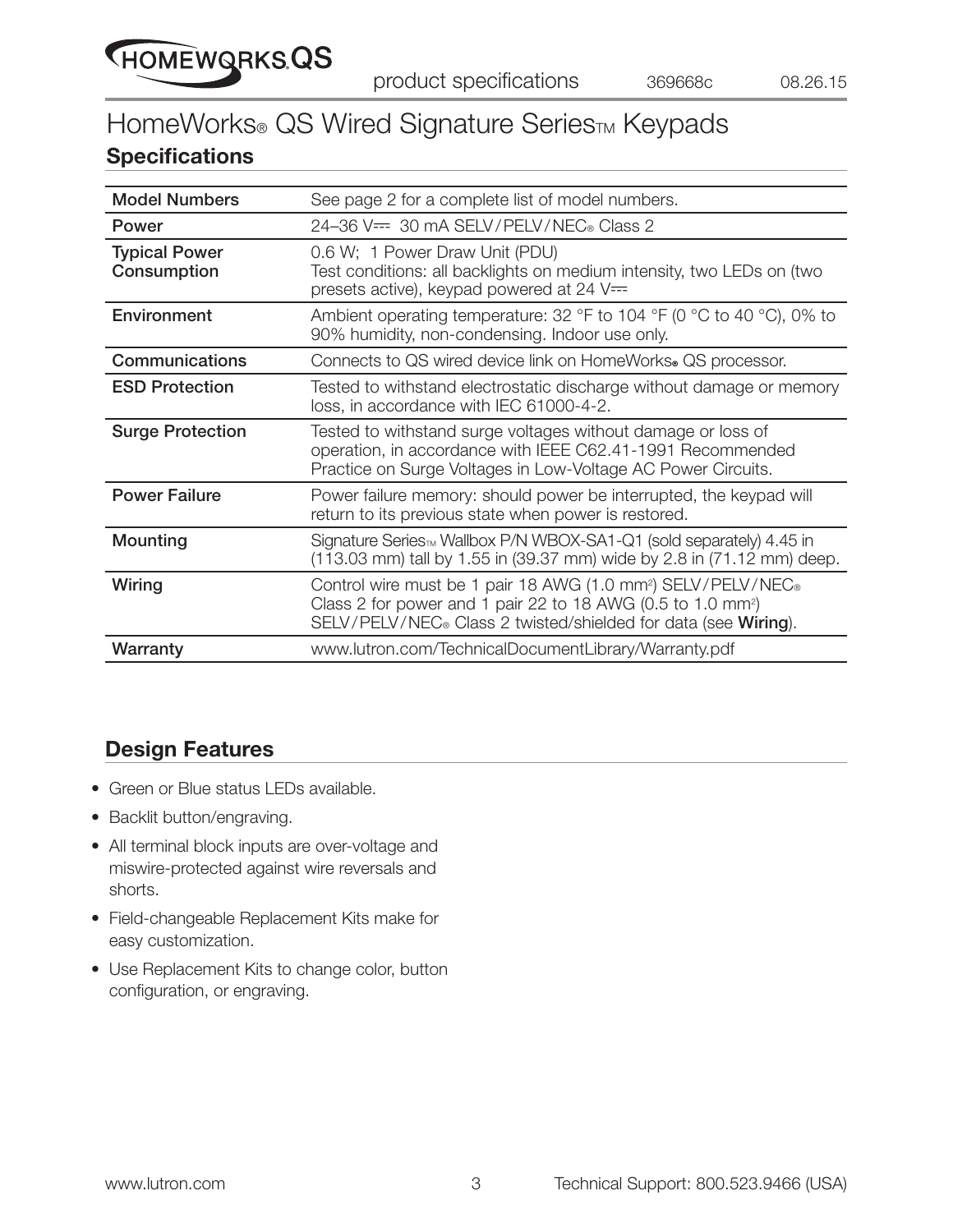

# HomeWorks® QS Wired Signature SeriesTM Keypads

### **Dimensions**

all dimensions are shown as <sub>(mm)</sub><br>(mm

#### **Front View Side View Side View Side View Side View**



## Mounting and Parts Identification

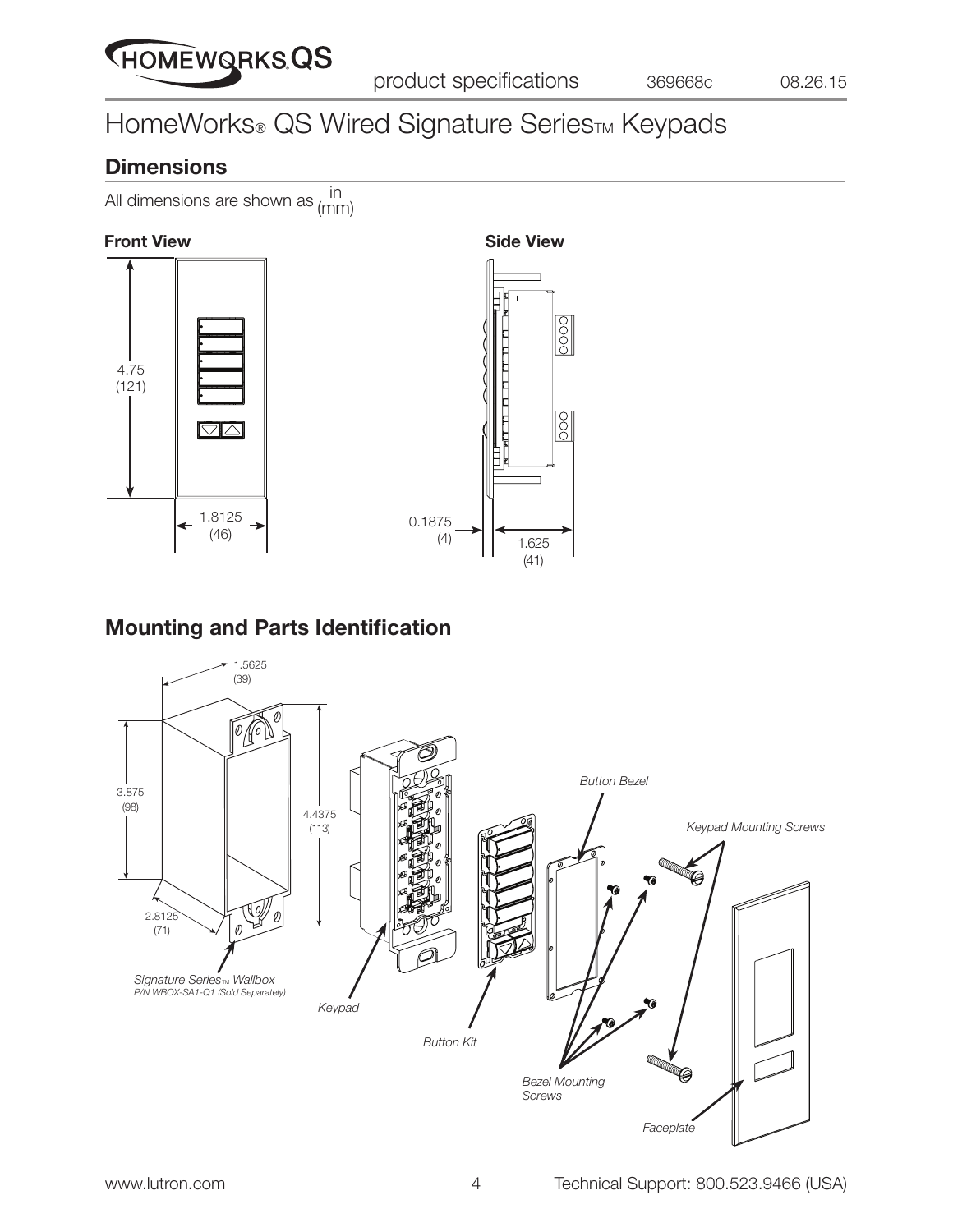

## HomeWorks® QS Wired Signature Series™ Keypads

## **Operation**

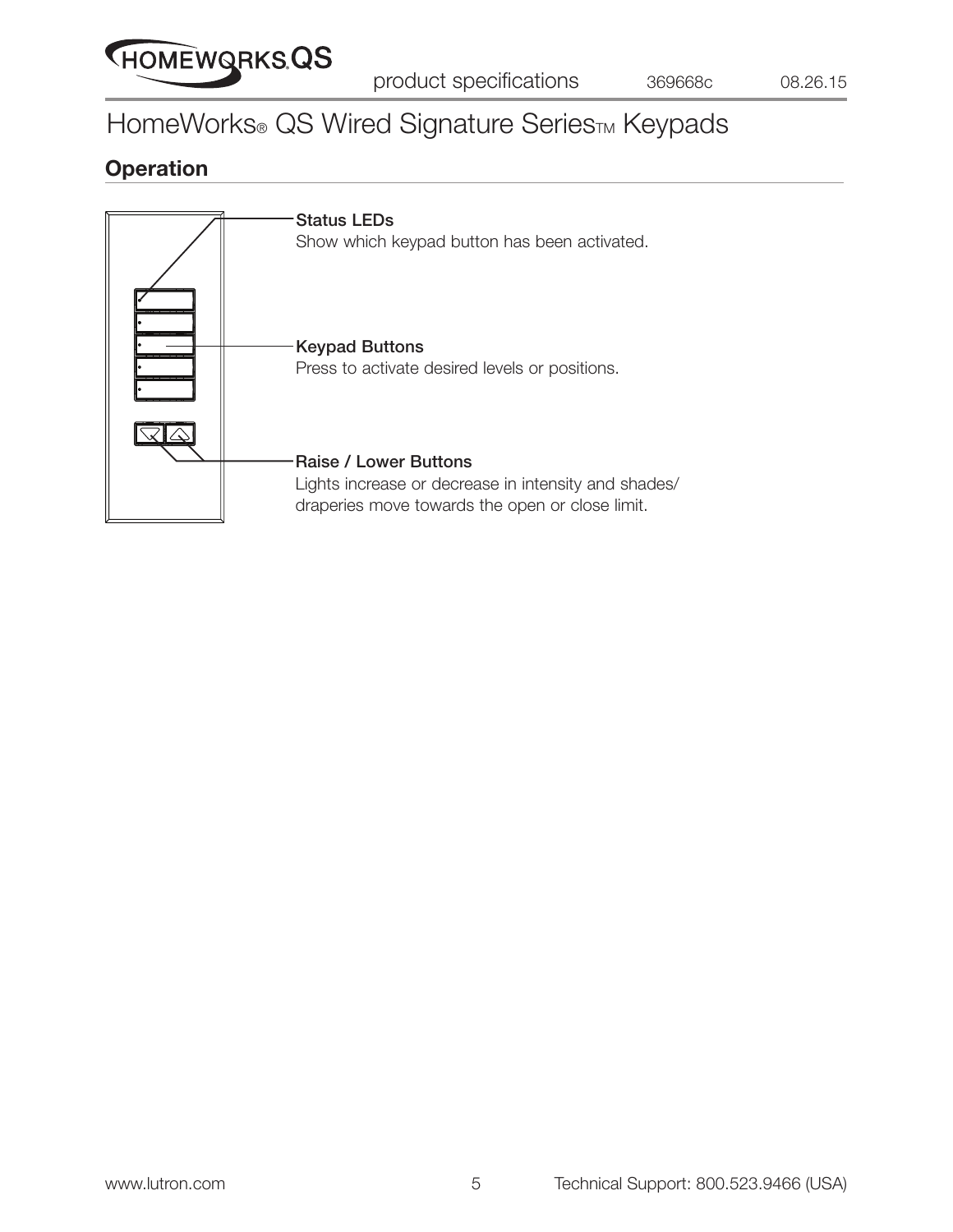

 $\circledcirc$ 

 $\circledcirc$ 

# HomeWorks® QS Wired Signature Series™ Keypads

### **Wiring**

#### Wiring Notes

- Keypad wiring may be in a daisy-chain, star or T-tap configuration.
- The total length of wire on a HomeWorks. QS wired link is not to exceed 2000 ft (610 m).
- Up to 100 devices can be connected to the HomeWorks. QS wired link. This can include seeTouch® keypads along with other devices as defined in the HomeWorks. OS software.
- An external power supply may be required depending on the total current draw of all wired devices on the processor link.

#### Contact Closure Input

- Inputs must be dry contact closure, solidstate, open collector, or active-low (NPN) / active-high (PNP) output.
	- Open collector NPN or active-low onstate voltage must be less than  $2 \nV =$ and sink 3.0 mA
	- Open collector PNP or active-high on-state voltage must be greater than  $12 \nV =$  and source 3.0 mA  $(1.0 \text{ mm}^2)$
- Keypad is miswire protected up to  $36 \, \text{V}$ .
- Outputs must stay in the closed or open states for at least 40 msec in order to be recognized by the keypad.



Data link: twisted, shielded pair 22 to 18 AWG  $(0.5 \text{ to } 1.0 \text{ mm}^2)$ SELV/PELV/NEC® Class 2 control wiring: 18 AWG (1.0 mm<sup>2</sup>)

> 1: Common 2: V+ 3: MUX  $4.$  MIIX

A: Input 1 B: Input 2 C: Common

(3) 18 AWG